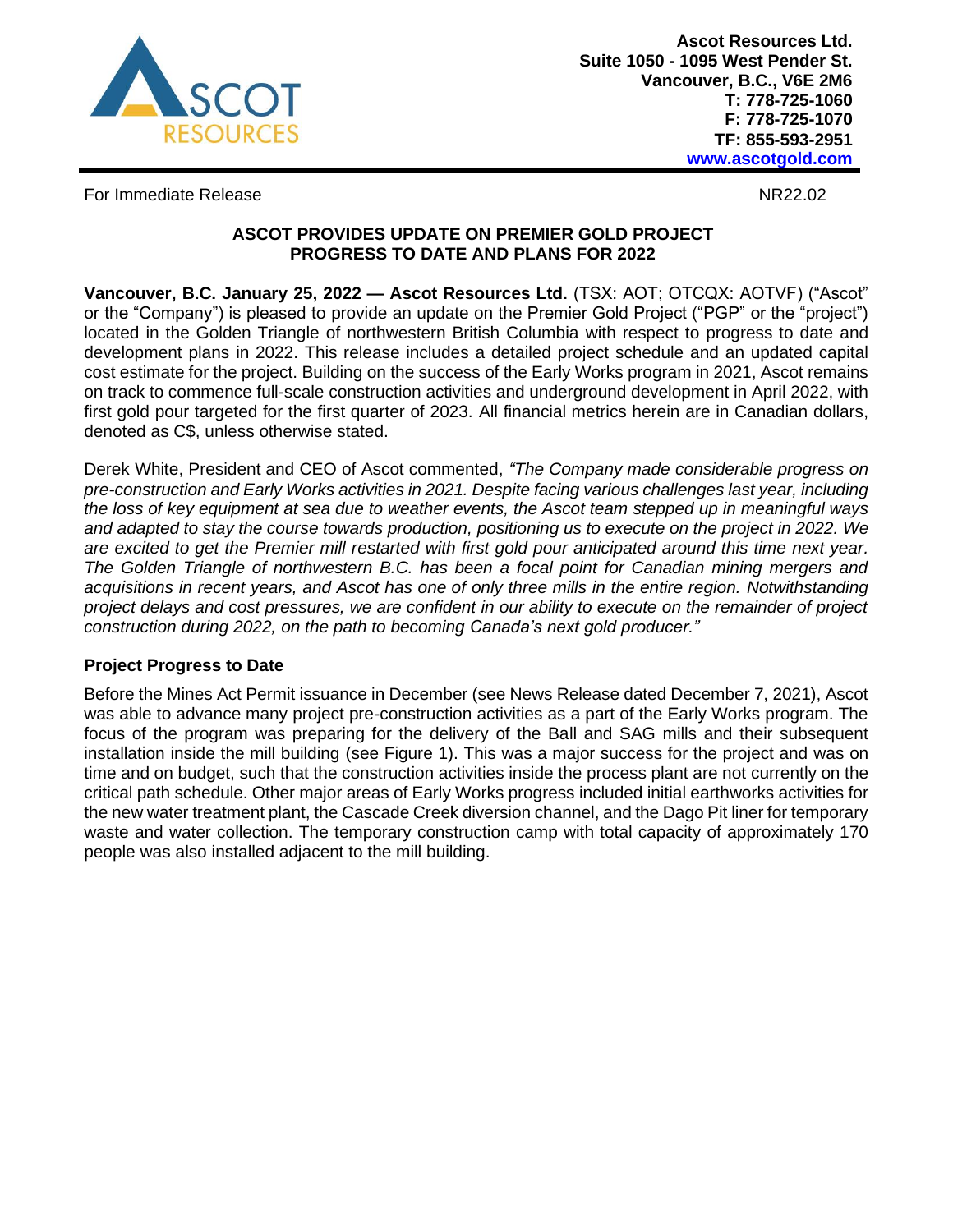

**Figure 1 – Interior of mill building showing SAG (left) and Ball (right) mills installed**

Concurrent with project activities on site, detailed engineering has been advanced to 70% complete. Designs for these areas are substantially complete: Site roads, power supply, water treatment plant, tailings facility, Cascade Creek diversion channel, and several areas inside the mill. Remaining areas to be engineered are the process plant piping, electrical, and instrumentation. We anticipate substantial completion of detailed engineering by approximately April 2022.

Project procurement has progressed well so far despite numerous challenges in global shipping and transportation. While there are increasing pressures related to supply chain and inflation across the entire mining industry, the project is not wholly exposed to these risks given the existing infrastructure and the procurement completed to date. The Ball and SAG mills were ordered in 2020, arrived on site in 2021 and were installed. Ascot has ordered approximately 87% of the remaining fixed equipment for the project. Key orders remaining in the plant relate mostly to piping, instrumentation, and bulk consumables. Outside of the plant construction, the major pieces of equipment yet to be received are the replacement water treatment plant clarifier and tailings thickener (see News Release dated December 7, 2021). Upon learning of the loss of those items, Ascot quickly arranged the re-fabrication orders for these items. The fabrication of the clarifier and thickener are progressing well and Ascot anticipates completion by the end of February 2022, followed by delivery scheduled in April 2022.

Ascot is in the final stages of selecting a supplier for our underground equipment fleet, which we currently anticipate requiring on site in three tranches: the first in September 2022, a second in January 2023, and the remainder in August 2023 as the mining area expands. This is in addition to and after the mobilization of the underground development mining contractor in April 2022.

Ascot estimates construction of the Premier Gold Project is approximately 23% complete as of year-end 2021. Major areas of focus for the project in 2022 will be the underground development and early access to initial mining areas, the delivery and installation of the new water treatment plant, the completion of the Cascade Creek diversion channel, the tailings facility earthworks, and the completion of the process plant circuit. These activities all lead towards starting mill commissioning later in 2022 ahead of initial gold pour anticipated in Q1 2023.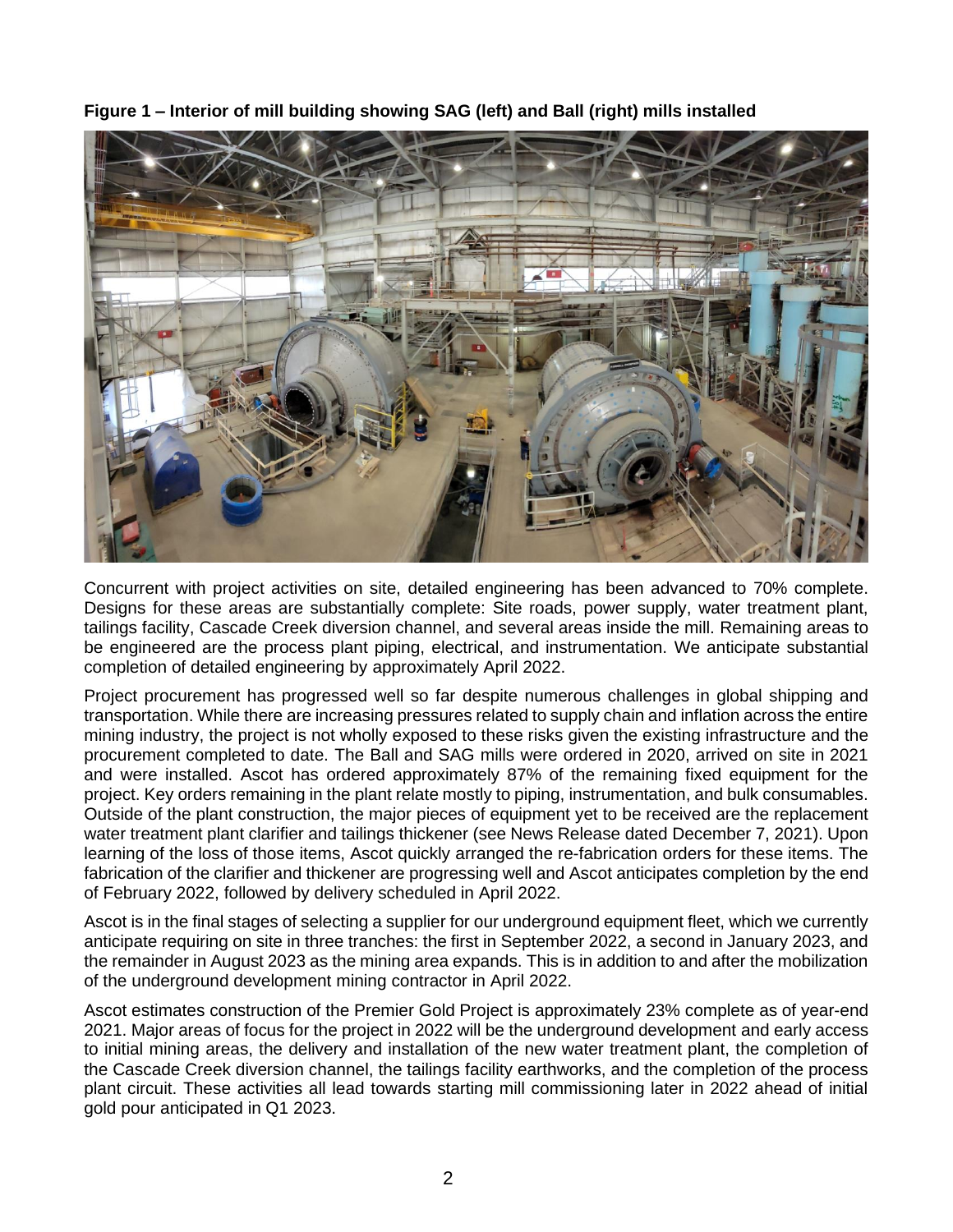# **Project Schedule**

As previously announced (see News Release dated December 7, 2021), most outdoor construction activities have been paused for the winter and underground development has been delayed until approximately April 2022. An overview of the project schedule is shown in Figure 2. During Q1 2022, minor works will be progressed inside the mill building, and detailed engineering and the remaining procurement will be concurrently advanced.

| <b>ACTIVITY</b>                             | <b>1Q21</b> | <b>2Q21</b> | 3Q21 | 4Q21         | <b>1Q22</b>  | <b>2Q22</b>  | $3Q22 \mid 4Q22 \mid$ | <b>1Q23</b> | <b>2Q23</b> | 3Q23 | 4Q23 |
|---------------------------------------------|-------------|-------------|------|--------------|--------------|--------------|-----------------------|-------------|-------------|------|------|
| Permitting                                  | 闥           |             |      |              |              |              |                       |             |             |      |      |
| <b>Mines Act Permit</b>                     |             |             |      | $\mathbb{R}$ |              |              |                       |             |             |      |      |
| Environmental Act Permit (imminent)         |             |             |      |              | $\mathbb{R}$ |              |                       |             |             |      |      |
| <b>Early Works Construction</b>             |             | ♠           |      |              |              |              |                       |             |             |      |      |
| <b>Full-Scale Construction</b>              |             |             |      |              |              | $\mathbf{I}$ |                       |             |             |      |      |
| Process Plant                               |             |             |      |              |              | ш            |                       |             |             |      |      |
| <b>Water Treatment Plant</b>                |             |             |      |              |              |              |                       |             |             |      |      |
| <b>Tailings Facility</b>                    |             |             |      |              |              | à.           |                       |             |             |      |      |
| <b>Plant Commissioning</b>                  |             |             |      |              |              |              | 恪                     |             |             |      |      |
| Initial Underground Development             |             |             |      |              |              | $\lambda$    |                       |             |             |      |      |
| First Gold Pour (1Q23)                      |             |             |      |              |              |              |                       | 盀           |             |      |      |
| <b>Ongoing Development &amp; Production</b> |             |             |      |              |              |              |                       | 癸           |             |      |      |
| <b>Commercial Production (2H23)</b>         |             |             |      |              |              |              |                       |             |             |      |      |

**Figure 2 – Overview schedule of activities for PGP** 

Ascot is planning to ramp-up full-scale construction activities in April 2022. Critical work areas include the construction and installation of the new water treatment plant, the excavation of the Cascade Creek diversion channel, the tailings facility earthworks, process plant piping and instrumentation, and initial underground mining development.

The replacement clarifier and thickener are scheduled to be delivered to site in April 2022, which includes approximately one month of contingency for shipment to account for ongoing global supply chain pressures. Installation of the new water treatment plant, the foundation for which has already been excavated, is anticipated to be complete by November 2022, allowing the commencement of process plant commissioning.

Concurrently, underground development is scheduled to begin in late April 2022 starting from the S1 Portal at the Big Missouri deposit. Initial development and stoping ore is anticipated to be accessed by October 2022, which will enable process plant commissioning to begin by year-end 2022, followed by the first gold pour early in 2023. In order to hedge against mining and grade variability, three initial Big Missouri stoping areas are planned to be accessed in 2022, concurrent with primary development towards the Silver Coin deposit.

# **Capital Forecast**

In March of 2021, before starting pre-construction activities including Early Works, Ascot announced an updated project capital cost estimate of C\$176M (see News Release dated March 18, 2021). Now with the Mines Act Permit in hand and a more definitive project schedule, Ascot is reporting an updated project capital estimate of C\$224M, reflecting an increase of 27% over the March 2021 figure. A breakdown of the cost increases by area is provided in Table 1. At a high level, the factors that have caused cost increases to the project, in order of influence, are: fixed indirect costs caused by schedule delays, weather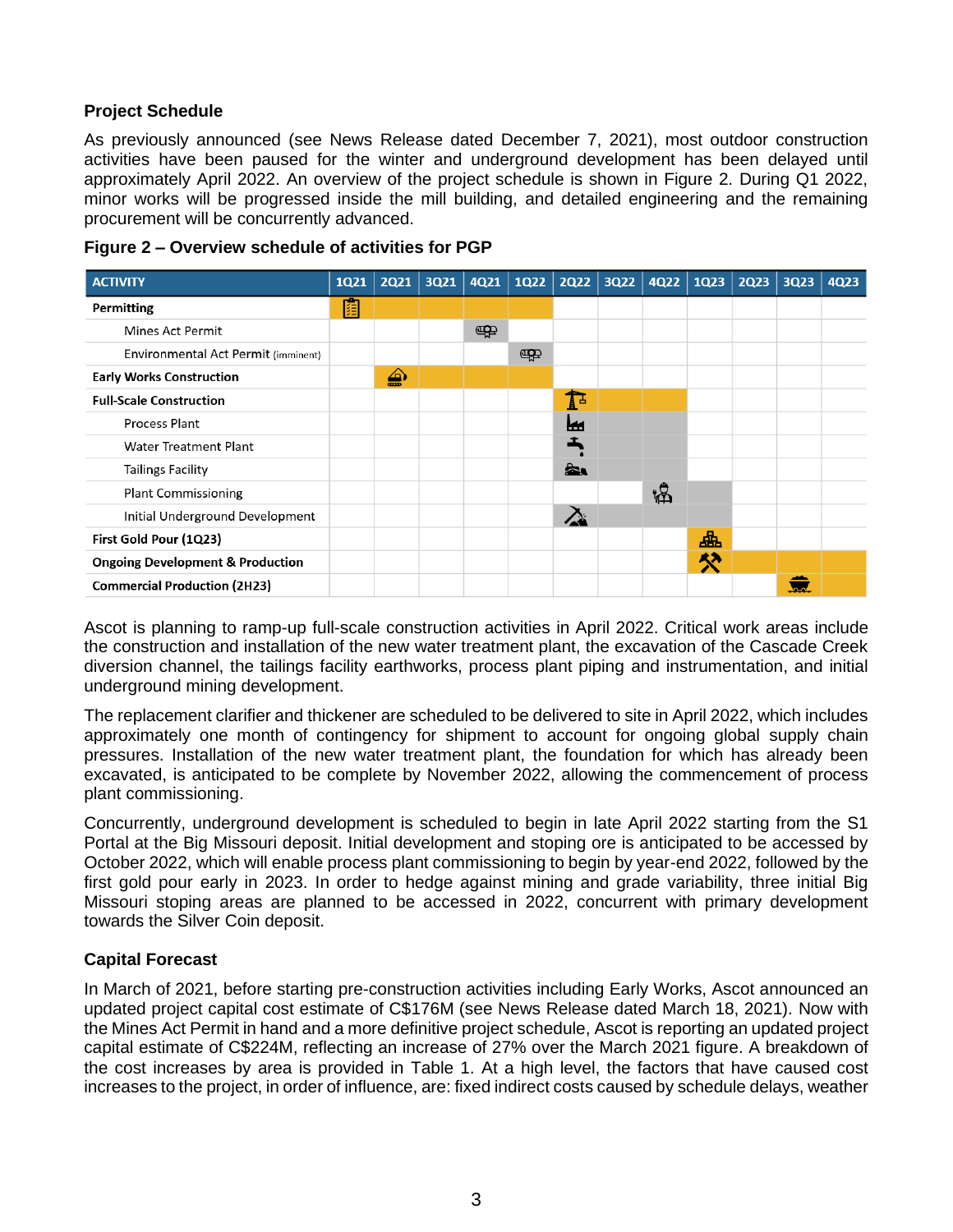impacts, piping and instrumentation labour productivity, indirect cost inflation, supply chain pressures, and COVID-19 protocols.

| <b>AREA</b>                         | <b>2022 ESTIMATE</b> | <b>2021 ESTIMATE</b> | <b>VARIANCE</b> |
|-------------------------------------|----------------------|----------------------|-----------------|
| <b>SITE DEVELOPMENT</b>             | 7.6                  | 8.3                  | $-0.7$          |
| <b>PROCESS PLANT</b>                | 52.0                 | 44.5                 | $+7.5$          |
| <b>WASTE AND WATER MANAGEMENT</b>   | 21.0                 | 17.1                 | $+3.9$          |
| <b>ON-SITE INFRASTRUCTURE</b>       | 27.4                 | 25.5                 | $+1.9$          |
| <b>INDIRECT AND OWNERS COSTS</b>    | 83.3                 | 53.0                 | $+30.3$         |
| <b>MINING DEVELOPMENT</b>           | 18.3                 | 14.6                 | $+3.7$          |
| <b>TOTAL COST EXCL. CONTINGENCY</b> | 209.6                | 163.0                | $+46.6$         |
| <b>CONTINGENCY</b>                  | 14.7                 | 13.0                 | $+1.7$          |
| <b>TOTAL COST INCL. CONTINGENCY</b> | 224.3                | 176.0                | $+48.3$         |

| Table 1 – Change in project capital estimate by area compared to 2021 Estimate (C\$millions) |
|----------------------------------------------------------------------------------------------|
|----------------------------------------------------------------------------------------------|

*figures may not add due to rounding*

• **Indirect and Owners Costs +C\$30M:** The camp and construction facilities cost increased primarily due to delays in the project schedule requiring the temporary construction camp to be on site for longer than initially planned. Higher food costs, COVID-19 protocols, and snow clearing have also contributed to the increase. Road maintenance and site services costs across the Premier site are higher than estimated. Freight and logistics costs are higher due to the global supply chain crisis.

Construction management costs increased due to the construction period being delayed until end of December 2022 compared with end of September 2022 as originally planned. Insurance costs are higher than previous estimate due to additional insurance coverage on the tailings storage facility.

**Process Plant +C\$8M:** Lower labour productivity has been used for the piping and instrumentation activities going forward. Cost for systems and instrumentation for electrical equipment in the mill have increased due to supply chain pressures and inflation.

As at year-end 2021, Ascot had incurred a total of C\$60M on the project. Based on the updated capital cost estimate, there remains C\$164M left to spend on the project, including a C\$15M contingency, representing a buffer of 11.3% on the project costs going forward less mining costs. Varying levels of contingency were assigned to different project areas based on risk assessment. Of the remaining C\$164M in costs yet to be spent, approximately C\$103M has been committed under purchase orders as of year-end 2021.

Ascot has a higher degree of confidence in the updated capital estimate as it is based on real-world costing through the Early Works program, and because the Company has now ordered most of the remaining key equipment and materials to complete the project. The only remaining items that have yet to be ordered are process plant piping, control systems, and limited amounts of steel works – all of which have been assigned higher levels of contingency.

Ascot ended 2021 with a cash balance of approximately C\$59M (unaudited), and there remains US\$75M (~C\$94M) undrawn on the project finance facility, bringing total available liquidity to approximately C\$153M. This is less than C\$164M left to spend, which does not include various corporate costs including but not limited to exploration drilling, G&A, working capital requirements, and ongoing permitting work. Therefore, a funding gap exists to complete the project. As a result, Ascot will be pursuing additional funding options in the near future.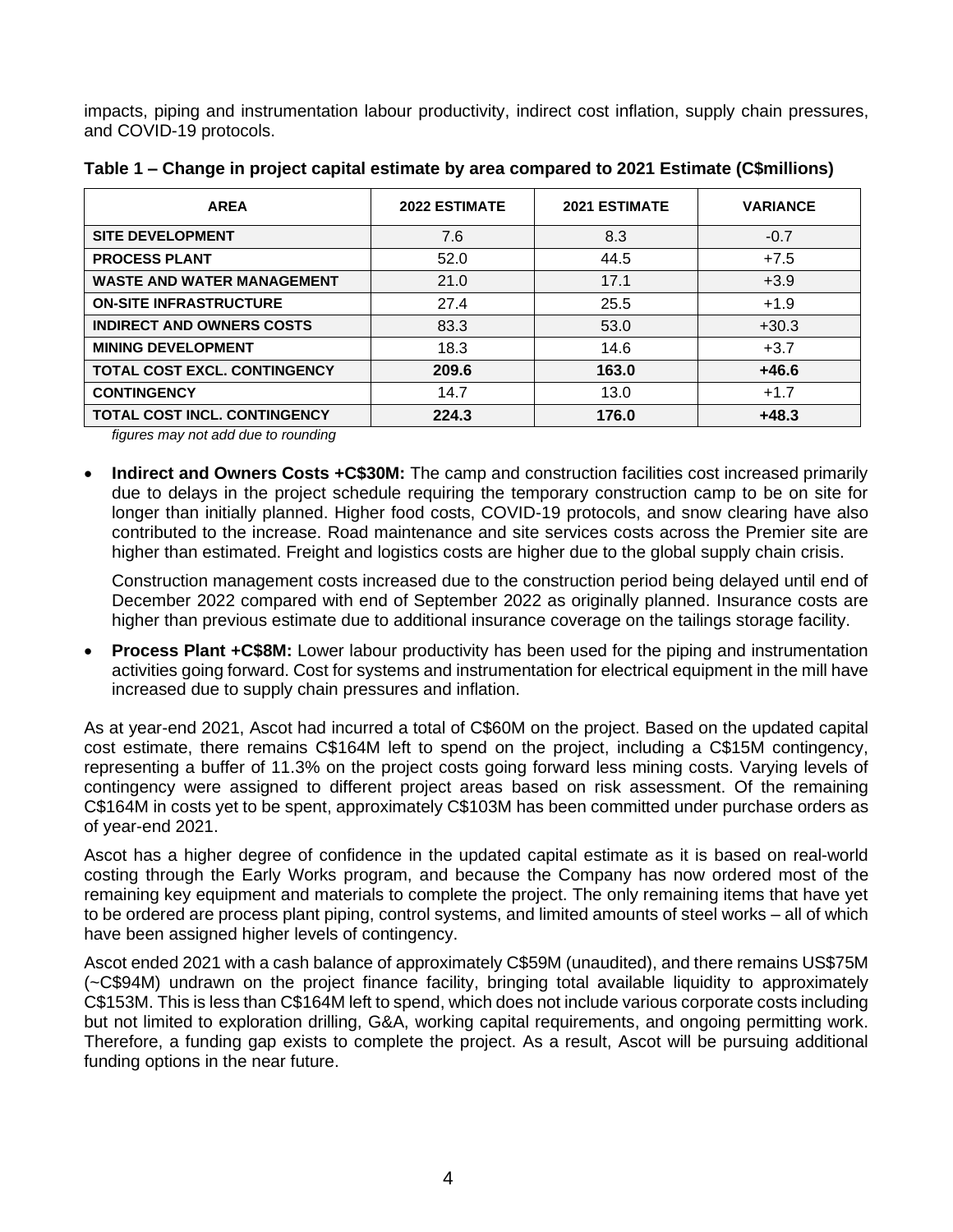## **Qualified Person**

John Kiernan, P.Eng., Chief Operating Officer of the Company is the Company's Qualified Person (QP) as defined by National Instrument 43-101 and has reviewed and approved the technical contents of this news release.

### **On behalf of the Board of Directors of Ascot Resources Ltd.**

*"Derek C. White"* President & CEO

### **For further information contact:**

David Stewart, P.Eng. VP, Corporate Development & Shareholder Communications [dstewart@ascotgold.com](mailto:dstewart@ascotgold.com) 778-725-1060 ext. 1024

### **About Ascot Resources Ltd.**

Ascot is a Canadian-based junior exploration and development company focused on re-starting the pastproducing Premier gold mine, located in British Columbia's prolific Golden Triangle. Ascot shares trade on the TSX under the ticker AOT. Concurrent with progressing the development of Premier, the Company continues to successfully explore its properties for additional high-grade underground resources. Ascot is committed to the safe and responsible development of Premier in collaboration with Nisga'a Nation as outlined in the Benefits Agreement.

For more information about the Company, please refer to the Company's profile on SEDAR at [www.sedar.com](http://www.sedar.com/) or visit the Company's web site at [www.ascotgold.com,](http://www.ascotgold.com/) or for a virtual tour visit [www.vrify.com](http://www.vrify.com/) under Ascot Resources.

The TSX has not reviewed and does not accept responsibility for the adequacy or accuracy of this release.

# **Cautionary Statement Regarding Forward-Looking Information**

Statements, trend analysis and other information contained in this press release about anticipated future events or results may constitute forward-looking information under Canadian securities laws ("forwardlooking statements"). Forward-looking statements are often, but not always, identified by the use of words such as "seek", "anticipate", "believe", "plan", "estimate", "expect" and "intend" and statements that an event or result "may", "will", "should", "could" or "might" occur or be achieved and other similar expressions. For example, forward-looking statements contained in this news release are found under, but are not limited to being included under, the headings Project Progress to Date, Project Schedule, and Capital Forecast. All statements, other than statements of historical fact, included herein are forwardlooking statements, including statements regarding the estimated construction schedule, the project capital cost estimate, the Company's exploration and development plans, the success of the Project and related matters. Although Ascot believes that the expectations reflected in such forward-looking statements and/or information are reasonable, undue reliance should not be placed on forward-looking statements since Ascot can give no assurance that such expectations will prove to be correct. These statements involve known and unknown risks, uncertainties and other factors that may cause actual results or events to differ materially from those anticipated in such forward-looking statements, including the risks, uncertainties and other factors identified in Ascot's filings with Canadian securities regulators, available on Ascot's profile on SEDAR at [www.sedar.com,](http://www.sedar.com/) and assumptions made with regard to: the estimated costs associated with construction of the Premier Gold Project; the timing of the anticipated